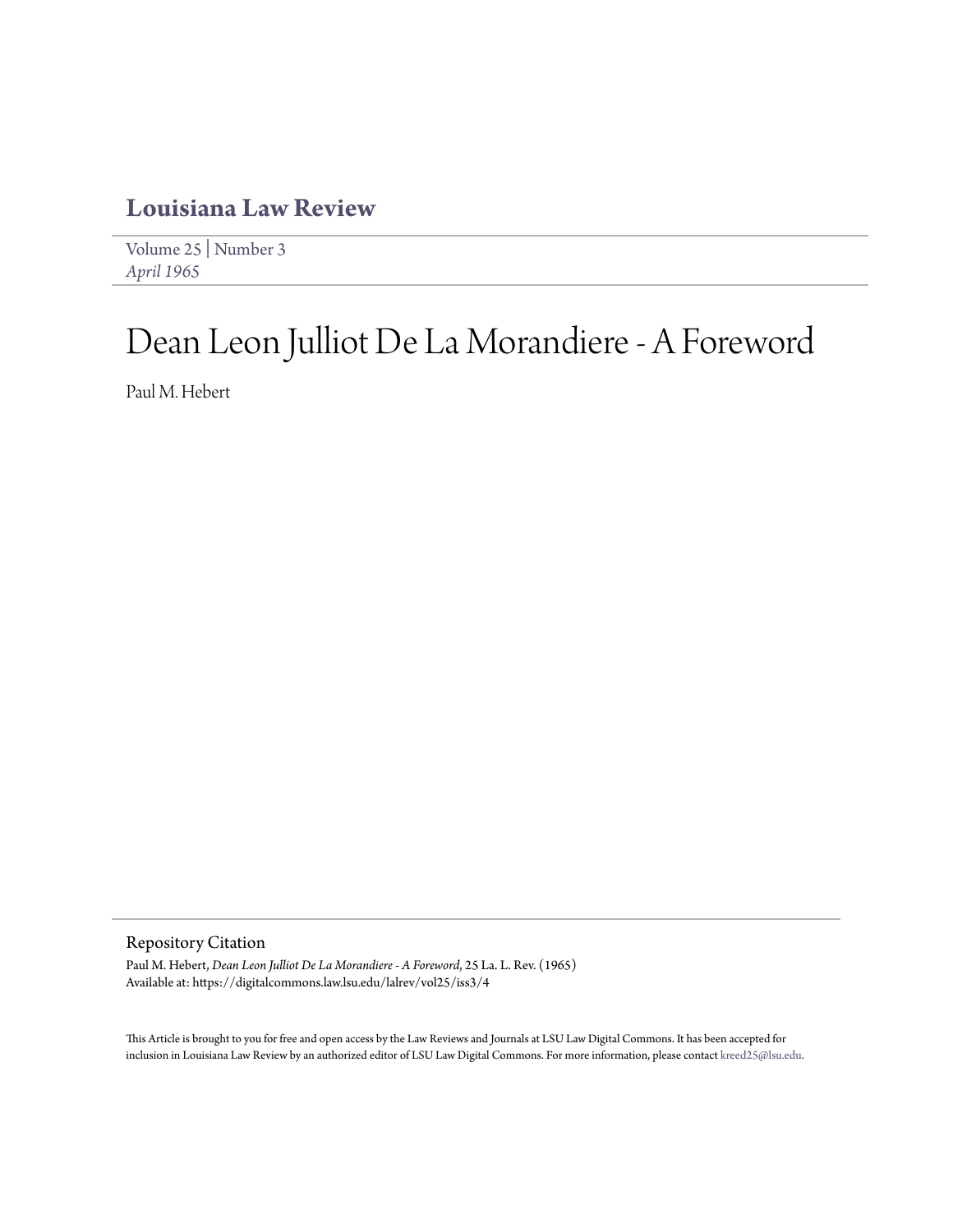## **DEAN LEON JULLIOT DE LA** MORANDIERE **A** FOREWORD

### *Paul M. Hebert\**

The pages of the Review immediately following contain the reprint of a paper contributed by John H. Tucker, jr., longtime President and now Chairman of the Louisiana State Law Institute. His essay entitled "Tradition and Technique of Codification in the Modern World: The Louisiana Experience," first appeared in a volume of juridical studies presented to Léon Julliot de La Morandière, Dean Emeritus of the Faculty of Law and Economic Sciences of the University of Paris.' Because of its significance for the Louisiana reader, the English version is here reproduced with the permission of the publishers of the French version and of the author. The *Etudes Juridiques* cover a rich variety of subjects of current importance and are commended to the reader in their entirety.

It seems appropriate, by way of foreword, to take notice of the remarkable professional work of Dean de La Morandière. the honoree whose career prompted the appearance of the *Etudes Juridiques.* When one surveys that career as recounted by Georges Vedel now Dean of the Faculty of Law at Paris<sup>2</sup> and as further described in a prefatory listing setting forth the wide scope and variety of Dean de La Morandière's activities in law. in political science, and in positions of high trust and responsibility, one can appreciate the numerous professional and personal associations which combined to result in the volume in his honor. The forty-eight contributors included not only a number of Dean de La Morandière's colleagues of the Paris Faculty, but also included representatives from the law faculties of Strasbourg, Nice, Rennes, Poitiers, Toulouse, Lille, and Lyon. Papers contributed by university scholars beyond the borders of France came from Prague, Belgrade, Dakar, Osaka, Glasgow, Manches-

<sup>\*</sup>Dean, Louisiana State University Law School.

**<sup>1.</sup> ETUDES JURIDIQUES OFFERTES À LÉON JULLIOT DE LA MORANDIÈRE DOYEN** HONOBAIRE DE LA FACULTÉ DE DROIT ET DES SCIENCES ECONOMIQUES DE PARIS **MEMBRE DE L'INSTITUT PAR SES tLIIVES ET SES AMIS (Paris,** 1964) (Published **in** cooperation with the National Center for Scientific Research) [hereinafter cited as **ETUDES JURIDIQUES].**

<sup>&</sup>lt;sup>2</sup> 2. Vedel, *Le décanat de Léon Julliot de La Morandière*, in ETUDES JURIDIQUE *1-8.*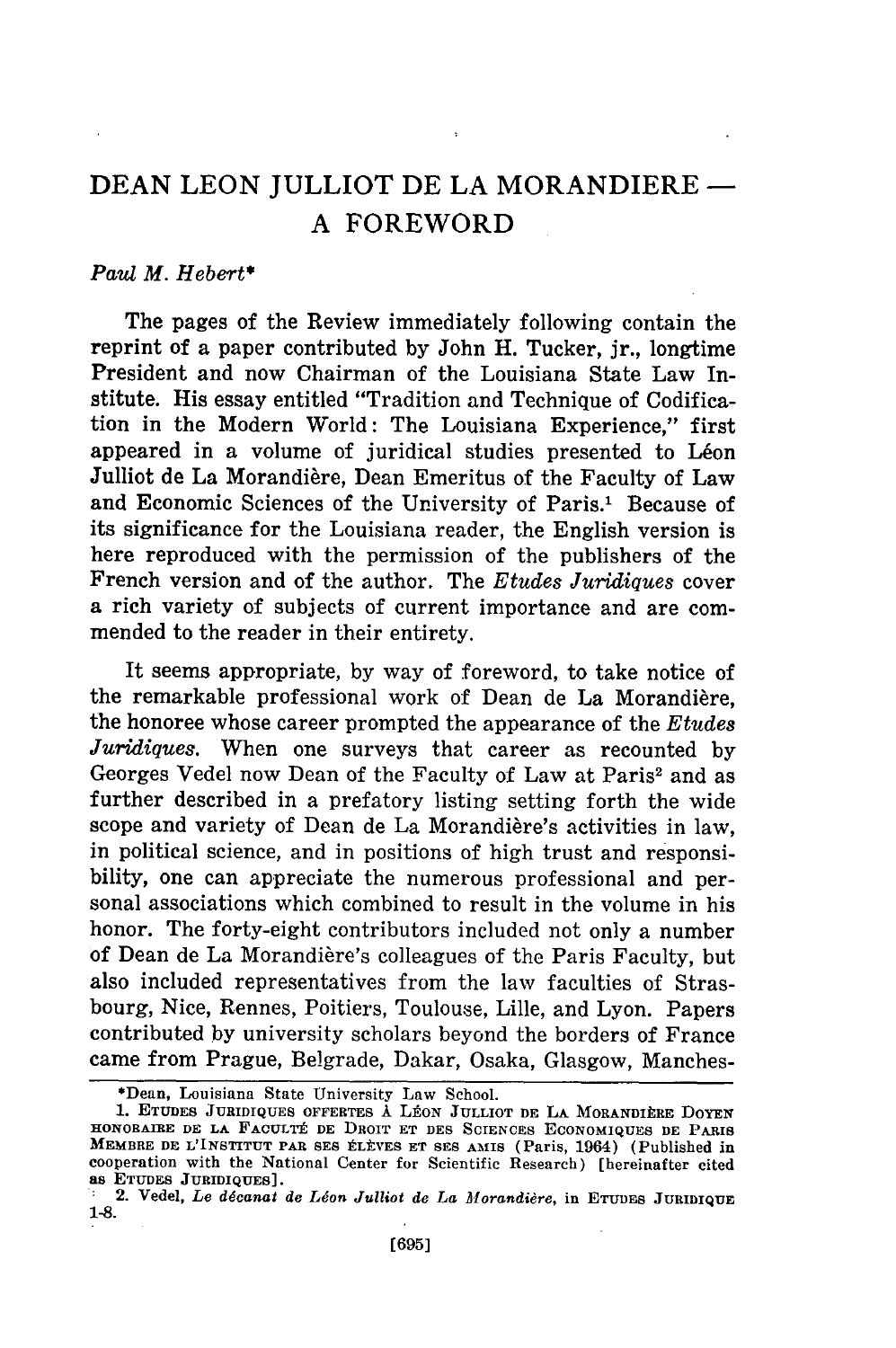**[Vol. XXV**

ter, Stockholm, and Harvard illustrating quite vividly the international recognition accorded Dean de La Morandière's work and influence.<sup>3</sup>

Dean de La Morandière was born at Granville (Manche) France, September 9, 1885. After receiving his doctorate at the University of Paris in 1910 he lectured and taught at Algiers, Rennes, Strasbourg, and Caen before accepting appointment at the University of Paris in 1928 as full professor and holder of the chair in civil law. Following the liberation he served as Dean of the Faculty of Law and Economics from December 1, 1944, until his retirement to the honorary deanship in 1955. This, as Dean Georges Vedel has pointed out, constituted one of the longest tenures in the deanship at Paris. Dean Vedel has described this period as eleven years "marked with re-election without any other problem than that of convincing the Dean to retain his functions."<sup>4</sup>

When he was selected for the Paris deanship, Léon Julliot de La Morandière brought to that position a distinguished national and international reputation for scholarship and accomplishment. He had served as Director of the Comparative Law, Institute, as member of numerous advisory commissions charged with responsibility for preparing important legislation for the Ministry of Justice and other governmental bodies, and he had represented France as a delegate at international conferences of far-reaching significance in commercial law, private international law, comparative law, and civil law. A crowded calendar of activities of a similar nature have been pursued by him at unrelenting pace throughout his deanship and have continued even since his relinquishment of that office. Thus, from 1945 to 1964 he acted as President of the Commission appointed by the Minister of Justice to prepare a revision of the French Civil Code. Its reports have attracted the attention of scholars throughout those portions of the world adhering to the civil law system. He was also active as President of the Advisory Committee to the legal department of the Ministry of Finance and Interior, in scores of similarly important legal appointments, and as a member of a variety of councils and boards charged with responsibilities in education, research, and cultural affairs. From 1945

<sup>3.</sup> See Table Des Matières, in ETUDES JURIDIQUES 665-68 listing the topics and names of the contributors.

<sup>4.</sup> Vedel, *Le décanat de Léon Julliot de La Morandière*, in ETUDES JURIDIQUE 1.